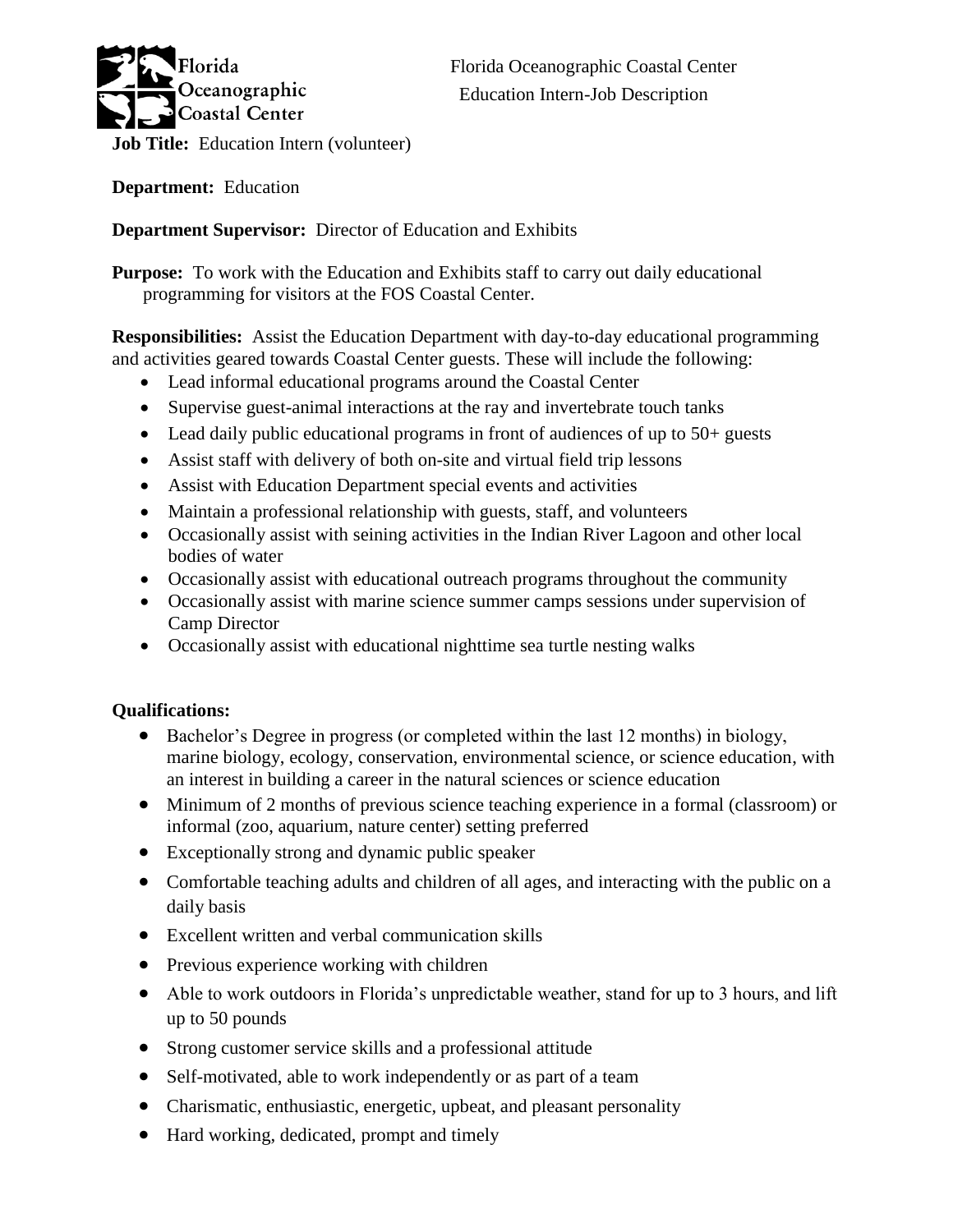- Ability to carefully follow instructions, make decisions, and react effectively under pressure
- Strong desire for personal growth and increased knowledge
- Strong computer skills, including an advanced knowledge of Microsoft Office
- Artistic or graphic design background and a working knowledge of Adobe Photoshop and Microsoft Publisher desirable

### **Training Consists of:**

- Orientation
- Direct hands-on training with Education and Exhibits Staff
- Periodic performance evaluations

#### **Time Commitments:**

- Ability to work weekends and occasional evenings
- Commitment of 2 months minimum
- Minimum 18 hours per week, including some weekend shifts

#### **Benefits:**

- May be eligible to receive school credit please check with your internship advisor
- There is no housing or monetary compensation with this position

## Florida Oceanographic's Core Values:

- We believe in learning and understanding all we can about Florida's ocean and coastal ecosystems.
- We believe in educating children and adults about Florida's ecosystems in an exciting and interactive way.
- We believe in helping visitors to enjoy and learn from their experiences at the Florida Oceanographic Coastal Center.
- We believe that our approach to work is built on respect for one another and teamwork, including all employees and volunteers, creating a good workplace and allowing work to be exciting and fun.
- We believe in providing the best possible care for all living plants and animals within our exhibits.
- We believe in being good stewards of all the material and financial resources made available to us.
- We believe that our activities and actions should encourage others to be better stewards of Florida's ocean and coastal ecosystems.
- We believe in restoring ecosystems through hands-on conservation and restoration work.
- We believe in providing sound, fact based scientific information on issues affecting our coastal environment.

## **Mission Statement:**

Florida Oceanographic's mission is to inspire environmental stewardship of Florida's coastal ecosystems through education, research and advocacy.

## **Florida Oceanographic Society's response to COVID-19:**

The health and safety of our staff members, interns, volunteers, and guests is our top priority. Florida Oceanographic Society has implemented a number of safety policies, including facility